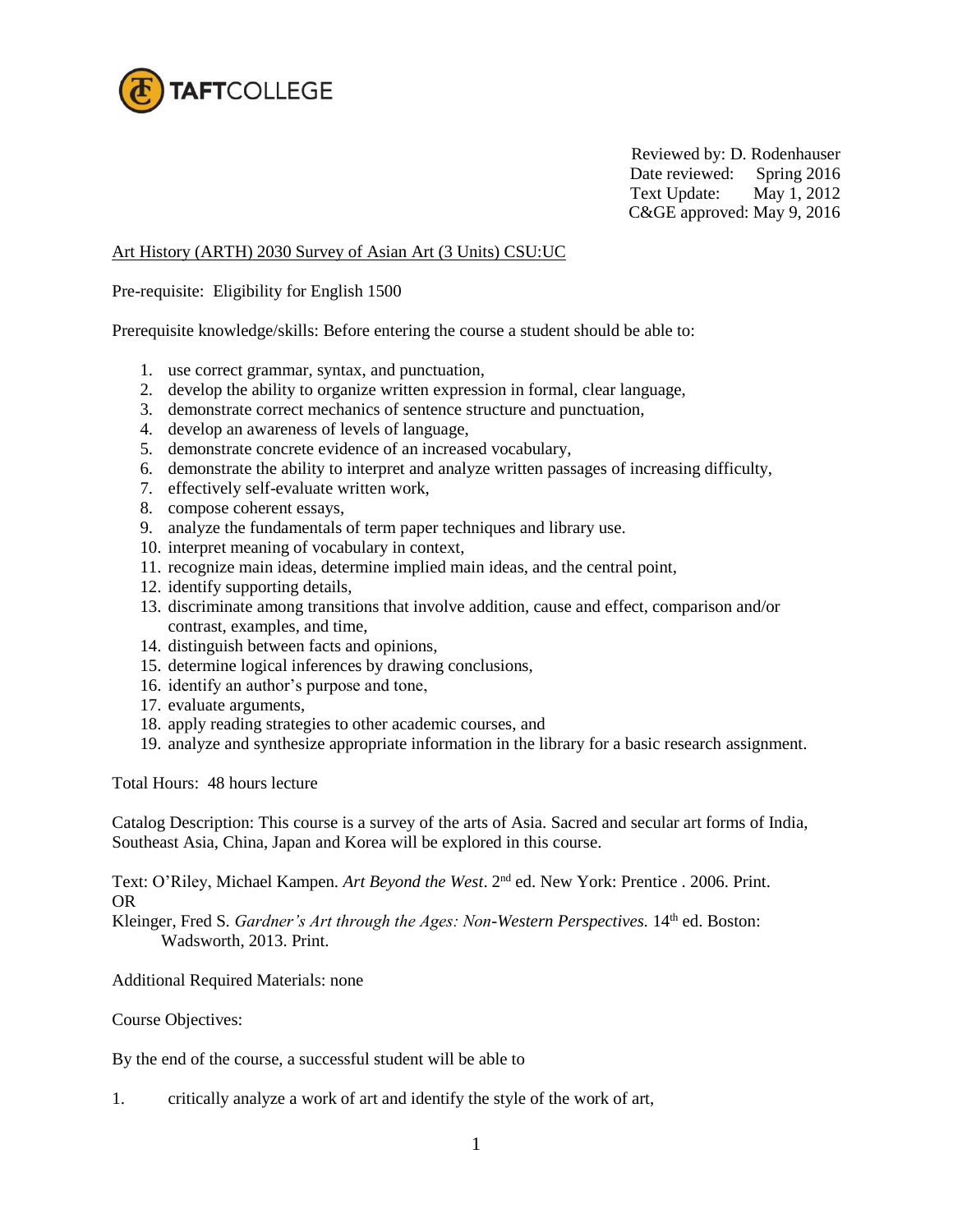

- 2. critically analyze a work of art and identify the period and geographic location of creation of the work of art,
- 3. analyze and identify the major stylistic traits of a period or cultural group,
- 4. critically analyze the form and content of a work of art,
- 5. evaluate art as a necessary adjunct to society in its power to reflect, to react to, and to anticipate religious and secular attitudes and trends,
- 6. identify the major stylistic traits of an artist when appropriate,
- 7. analyze periods in terms of paintings, sculpture and architecture associated with specific periods,
- 8. define terms common in architecture, sculpture and painting for the periods covered,
- 9. identify political and social events which influenced art in the periods covered,
- 10. using knowledge of style and culture, formulate a chronological sequence of the periods covered,
- 11. analyze periods in terms of painting, sculptural, and architectural style associated with specific periods and how that style reflects the cultural values of the specific period or area,
- 12. synthesize their accumulated knowledge of art and analyze slides of unfamiliar works for the purpose of attributing the object to a particular artist, style or period.

Course Scope and Content:

Unit I Introduction

- A. Art History
- B. Art and cultural values
- C. Sacred and secular art forms

Unit II India and Southeast Asia

- A. Indus Valley
- B. Buddhist Art
- C. Hindu Art
- D. Jain Art and Architecture
- E. Islamic India
- F. Colonial India

Unit III China

- A. Neolithic Period (C. 7–2250 BCE)
- B. He Xia Dynasty (C. 2205–1700 BCE) AND
- C. Period of Warring States (480–221 BCE)
- D. Qin Dynasty (221–206 BCE)
- E. Han Dynasty (206 BCE–220 CE)
- F. Six Dynasties (220–589 CE)
- G. Sui Dynasty (589–618 CE)
- H. Tang Dynasty (618–907 CE)
- I. Five Dynasties (907–960)
- J. Yuan Painting
- K. Ming Dynasty (1368–1644)
- L. Qing Dynasty (1644–1911)
- M. Modern China (FROM 1911)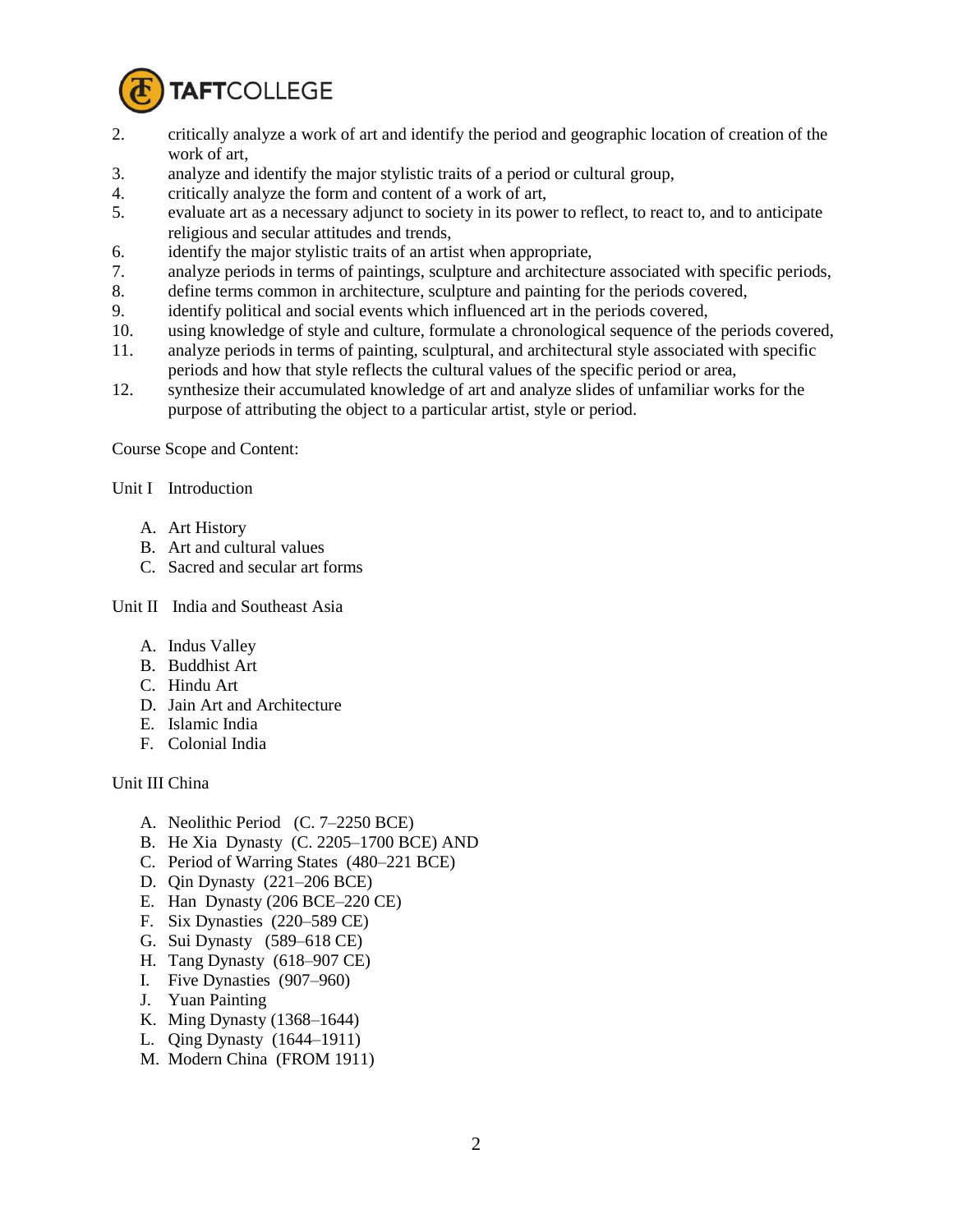

Unit IV Japan and Korea

- A. Jomon Period (C. 12,/10,500–300 BCE)
- B. Yayoi Period (300 BCE–300 CE)
- C. Kofun Period (300–710 CE)
- D. Korea: Three Kingdoms Period (57 BCE–688 CE)
- E. Asuka Period (552–645 CE)
- F. Heian Period (794–1185)
- G. Koryo Korea (918–1392) and Kamakura Period (1185–1333)
- H. Muromachi (Ashikaga) Period (1392–1573)
- I. Momoyama Period (1573–1615)
- J. Tokugawa (Edo) Period (1615–1868)
- K. Meiji Restoration (1868–1912)
- L. Modern Period (FROM 1912)

Learning Activities Required Outside of Class:

The students in this class will spend a minimum of 6 hours per week outside of the regular class time doing the following:

- 1. Reading assignments
- 2. Studying
- 3. Reading and analyzing the published material for the essay assignment
- 4. Viewing assigned videos

## Methods of Instruction:

- 1. Lectures with slides
- 2. Class discussion
- 3. Assigned readings
- 4. Individual critical thinking assignments

Methods of Evaluation will include:

- 1. Written essays, assignments, and /or research projects
- 2. Essay exams
- 3. Classroom discussions
- 4. Objective exams
- 5. Projects and presentations
- 6. Quizzes

Supplemental Data:

| TOP Code:                 | 100200: Art (Painting, Drawing, and Sc |
|---------------------------|----------------------------------------|
| <b>SAM Priority Code:</b> | E: Non-Occupational                    |